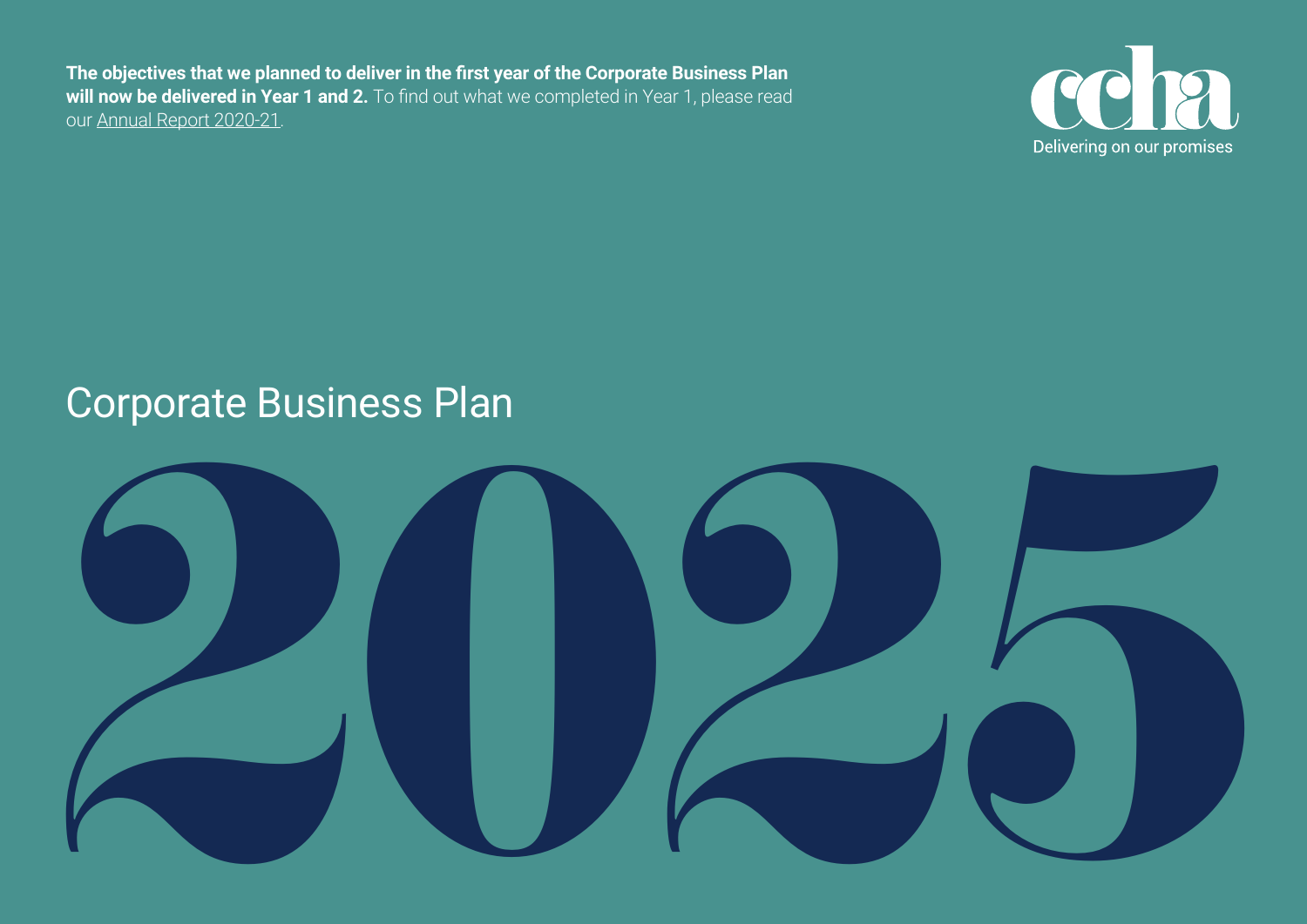

## **Objective 1: Resident Standards -**

we will have a service which is shaped by our residents for our residents

**Objective 2: Staff and partner engagement -** we will be an employer and partner of choice

## **Our priority for Year 1 and 2:**

Create an excellent customer service culture throughout ccha.

### **Our priority for Year 1 and 2:**

Ensure clarity and consistency of approach to staff throughout ccha.





• Develop and roll out measurable customer service standards with feedback from residents.

• Ensure customer service and standards are linked to the ccha recruitment

process.

## Year 2 Year 2



• Complete the staff survey and develop the staff survey action plan to present to staff.



• Develop and approve a new Equality, Diversity and Inclusion Strategy.



**Measure of success for Year 2: Customer satisfaction to reach 75%.** **Measure of success for Year 2: Achieve a one star staff satisfaction 'one to watch' by 2025.**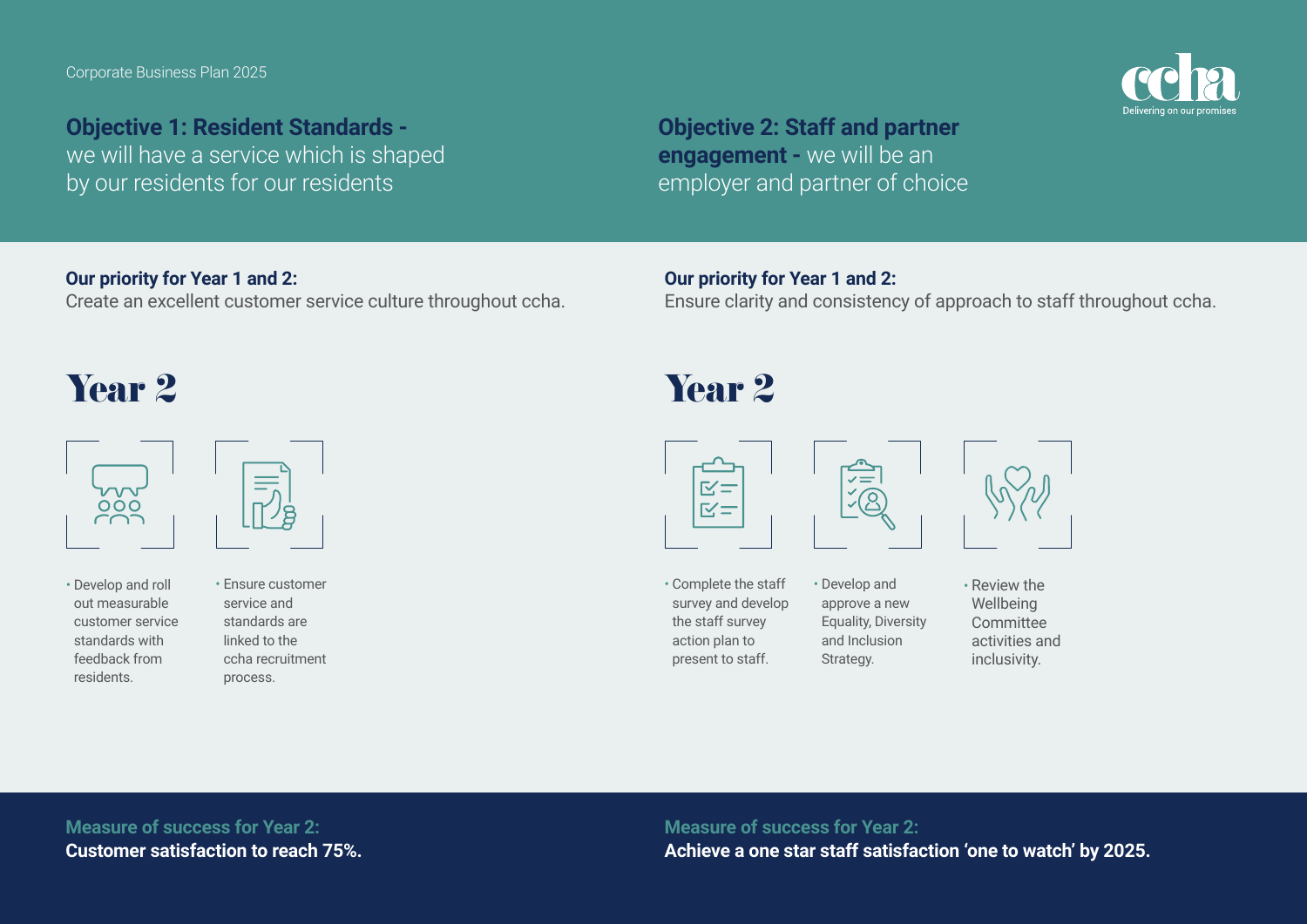**Objective 3: Safety & security responsibility**  we will have an exemplary record for safety

**Our priority for Year 1 and 2:** Ensure that we act as a responsible employer by making sure all of our staff have adequate health and safety training, support and resource and their wellbeing is prioritised.

> • Ensure that all staff remain informed, safe and fully supported.

# Year 2 Year 2



• Develop safe working practices and provide a safe working environment in readiness for a phased return to the office following the pandemic.

• Review and strengthen our Environmental Policy and action plan.

**Our priority for Year 1 and 2: Ensure that we act as a** responsible landlord by being well informed of the latest Health and Safety legislation and standards.



• Procurement of four key landlord compliance contracts.

• 100% compliance in all aspects of landlord Health and Safety.

<u>ਵੀ</u>



• Review the Health and Safety training matrix for all staff and provide specialist training for frontline teams.



• Review the use of consultants and contractors in all landlord health and safety compliance.

## **Measure of success for Year 2:**

**100% compliant with all legislation, regulation and standards.**